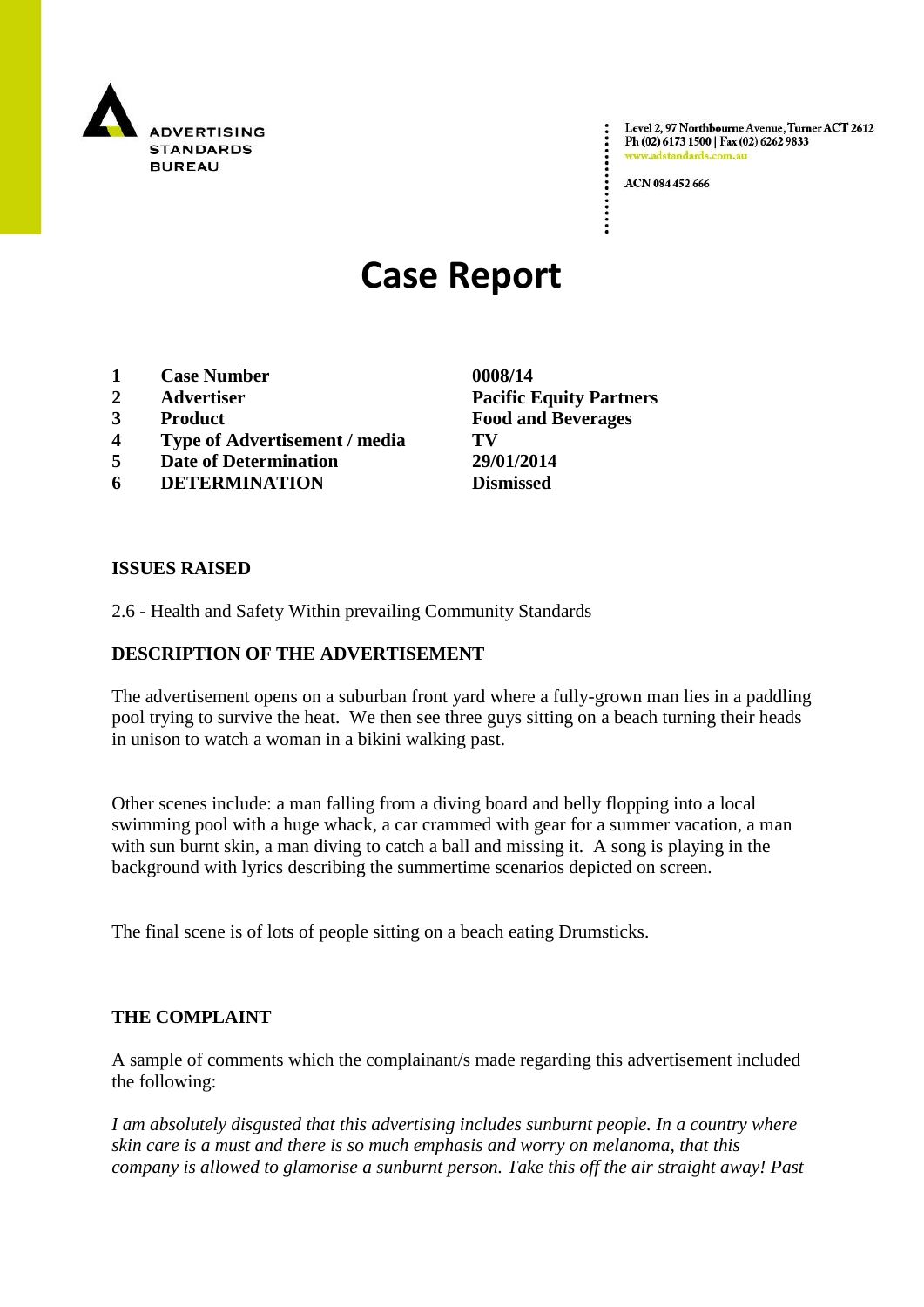*commercials with the same idea did not include these images, so why do they now? I object to the portrayal of unsafe, unprotected skin exposure to the sun throughout the ad. Section 2.6 of the Code states: "Advertising or Marketing Communications shall not depict material contrary to Prevailing Community Standards on health and safety". Many advertising campaigns by Cancer Councils and Health Departments throughout Australia, are aimed at increasing community awareness about cancer risks and this ad seems to completely overlook all of these messages about safety.*

*It is known that skin cancer is largely preventable, skin damage is cumulative and UV rays add up whenever we are outside.*

*The ad doesn't include any of the five strategies to protect us: shade, hat, protective clothing, wrap-around sunglasses, SPF30+sunscreen.*

*(At least the 2007 ad for Peters Drumsticks included the use of sunscreen!) I realise the focus of the ad is on the enjoyment of Drumstick and this is done in a humorous, eye catching way. At the same time, the unspoken message is the condoning of behaviour that is risky, in spite of significant evidence to the contrary, and increasing numbers of young people dying from melanoma.*

# **THE ADVERTISER'S RESPONSE**

Comments which the advertiser made in response to the complainant/s regarding this advertisement include the following:

*We confirm receipt of your letter advising of a complaint received by the Advertising Standards Bureau relating to the Peters Drumstick television ad for its "Celebrating 50 summers" campaign.* 

*Firstly, we wish to confirm that Peters Ice Cream takes its advertising obligations seriously and we provide the following response to your letter:*

*· The current advertisement is part of a long standing strategy of the Drumstick brand to highlight the rituals that Australians enjoy every day throughout summertime. Its intention is to celebrate those common rituals which are synonymous with an Australian summer and which Aussies continue to enjoy. In light of Drumstick's 50th anniversary in Australia, our intention is to demonstrate that eating an iconic Peters Drumstick cone is one of these cherished summer rituals.* 

*· The advertisement was developed to entertain and trigger memories of iconic moments of Australian summers. We have portrayed moments and activities that people have shared with us as being historically associated with an Australian summer. We do not believe the advertisement portrays unsafe behaviour in the sun nor demonstrates an ignorance of prevailing health & safety sun standards.*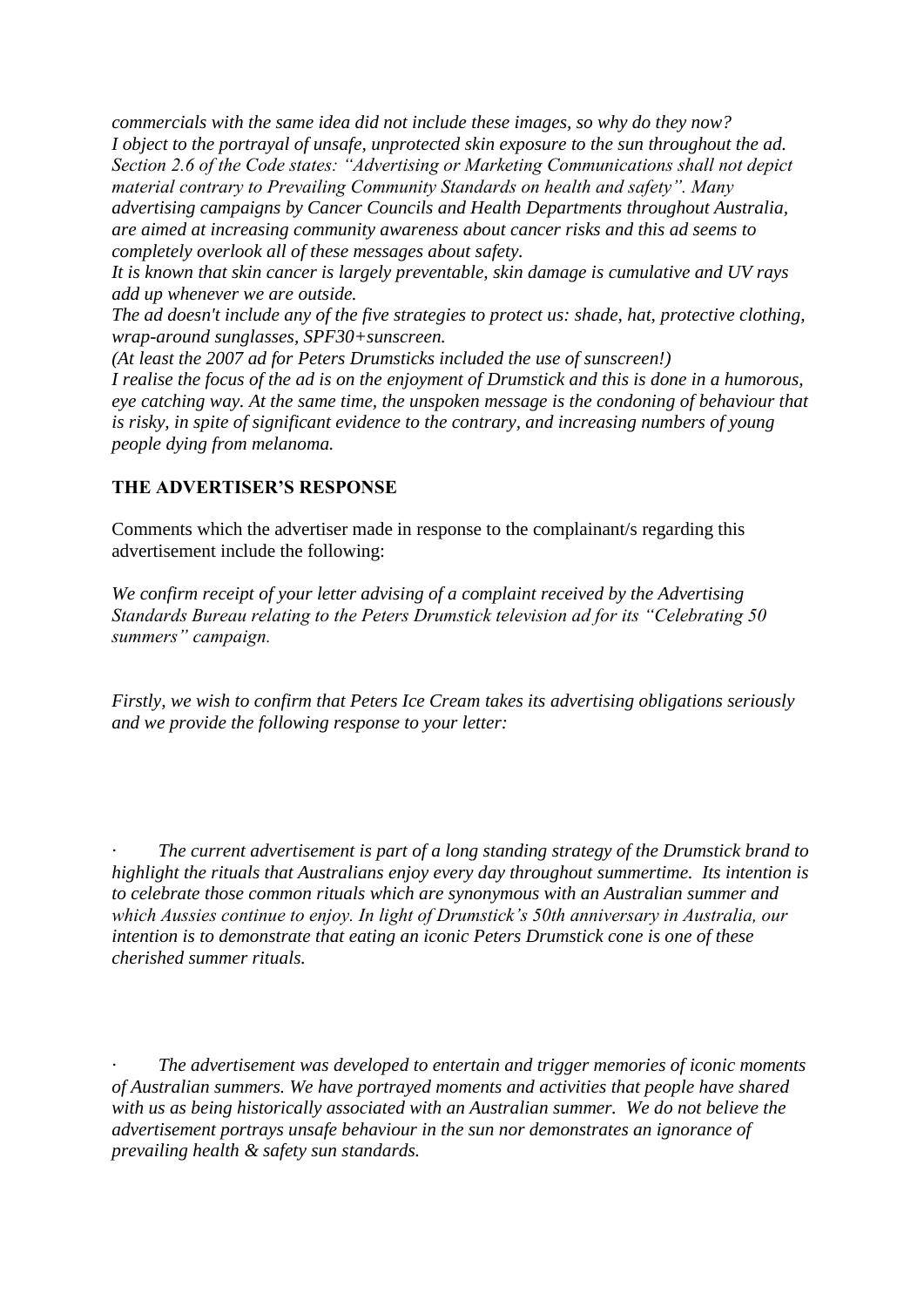*· We intentionally ensured that umbrellas, sunglasses, hats, rash vests and shade were all featured at various points throughout the commercial to promote sun safety during the warmer weather – which are all in line with prevailing Community Standards on health and safety.* 

We note particularly that the two young children who are prominently featured in the *advertisement both wear sun protective rash vests. The advertisement depicts summer and beach scenes as they appear in life, where individuals take sun protection measures on a variety of levels. The public would expect that anyone in the sun would be wearing sunscreen when not taking other visible protective measures.* 

*· The product demonstration of eating a Drumstick on the beach was depicted to showcase the refreshment of enjoying an ice cream on a summer's day.* 

*We advise that the actors in the advertisement were all provided with shade, protective clothing, water and maximum strength sunscreen throughout the shoot.* 

*· The advertisements went through the CAD approval process before release and this issue was not raised as a concern.* 

*Peters Ice Cream submits that the advertisement complies in all respects with Section 2 of the AANA Advertiser Code of Ethics and respectfully requests that the complaints be dismissed.* 

*Peters Ice Cream also submits that the advertisement complies with the AANA Code for Advertising and Marketing Communications to Children and the AANA Food and Beverages Marketing and Communications Code.* 

*On the basis of this response, we request that the present complaint is dismissed and no further action is warranted.*

#### **THE DETERMINATION**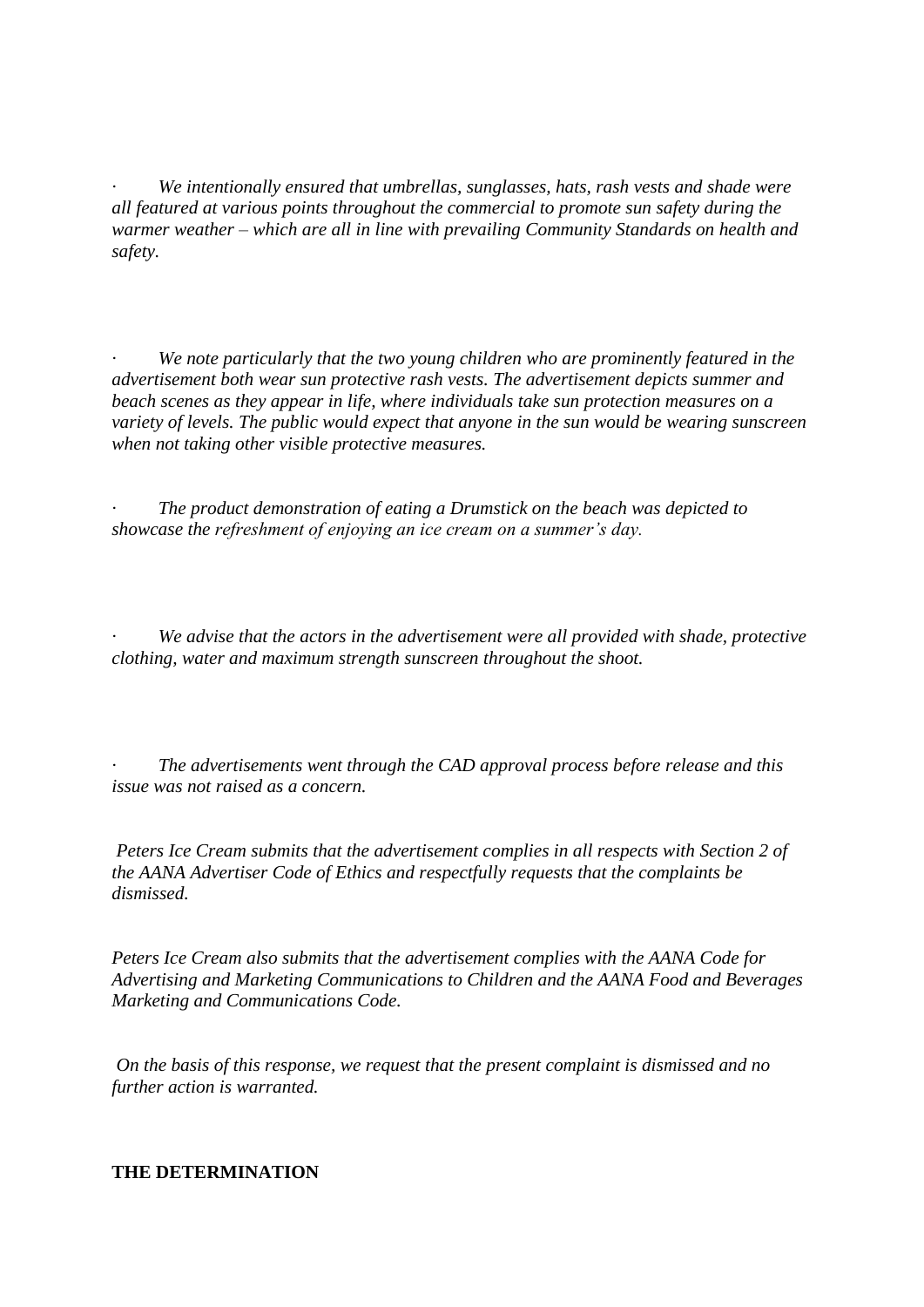The Advertising Standards Board ("Board") considered whether this advertisement breaches Section 2 of the Advertiser Code of Ethics (the "Code").

The Board noted the complainants' concerns that the advertisement depicts unsafe, unprotected skin exposure to the sun which is against prevailing community standards on health and safety.

The Board viewed the advertisement and noted the advertiser's response.

The Board considered whether the advertisement was in breach of Section 2.4 of the Code. Section 2.4 of the Code states: "Advertising or Marketing Communications shall treat sex, sexuality and nudity with sensitivity to the relevant audience".

The Board noted that in one scene in the advertisement we see three young men openly admiring a woman in a white bikini as she walks past them. The Board noted that this scene presented the woman as confident and aware of the affect she is having on the men and considered that her bikini was not inappropriate for the beach setting and that in this typical beach scenario the focus is on the men looking foolish.

The Board considered that the advertisement did treat the issue of sex, sexuality and nudity with sensitivity to the relevant audience and determined that the advertisement did not breach Section 2.4 of the Code.

The Board considered Section 2.6 of the Code. Section 2.6 of the Code states: "Advertising or Marketing Communications shall not depict material contrary to Prevailing Community Standards on health and safety".

The Board noted the advertisement features scenes of people undertaking various summertime activities such as loading a car to go on holiday, diving in to a swimming pool, attending a BBQ and that in some scenes we see people who have tan lines/sunburn and in particular one scene of a badly sunburnt man.

The Board noted the complainant's concerns that the depiction of the sunburnt skin goes against prevailing community standards on safe sun exposure.

The Board noted it had previously considered an advertisement which featured a sunburnt man in case 0055/12 where it determined that the inclusion of a sun safety message meant that the advertisement would, "…convey to most people that it is important to be sun safe…"

The Board noted that it had also considered an advertisement featuring two young children on a beach without any obvious sun protection (0119/13). The Board noted in that case that, "…there is a very strong community concern about sun protection and appropriate measures should be taken in order to protect children and adults alike form the harmful effects of too much unprotected sun exposure."